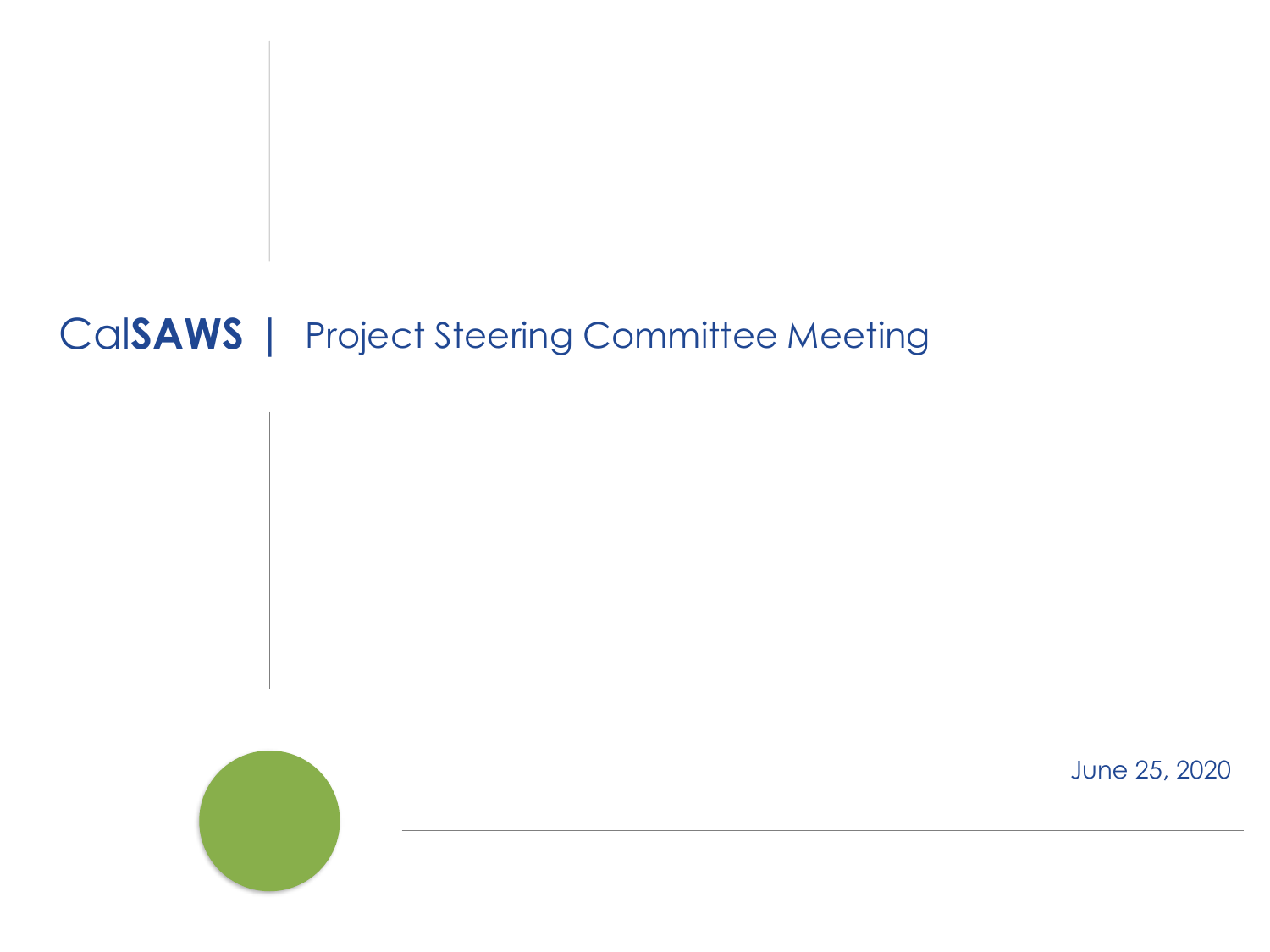## Agenda

- 1. Call Meeting to Order
- 2. Confirmation of Quorum, Protocols, and Agenda Review.
- 3. Public opportunity to speak on any Item NOT on the Agenda. Public comments are limited to no more than three minutes per speaker, except that a speaker using a translator shall be allowed up to six minutes.

Note: The public may also speak on any Item ON the Agenda by waiting until that item is read, then requesting recognition from the Co-Chair to speak.

- o All lines will be muted when meeting begins,
- o To unmute:
	- When connected via computer click the microphone icon.
	- When connected via telephone press \*6.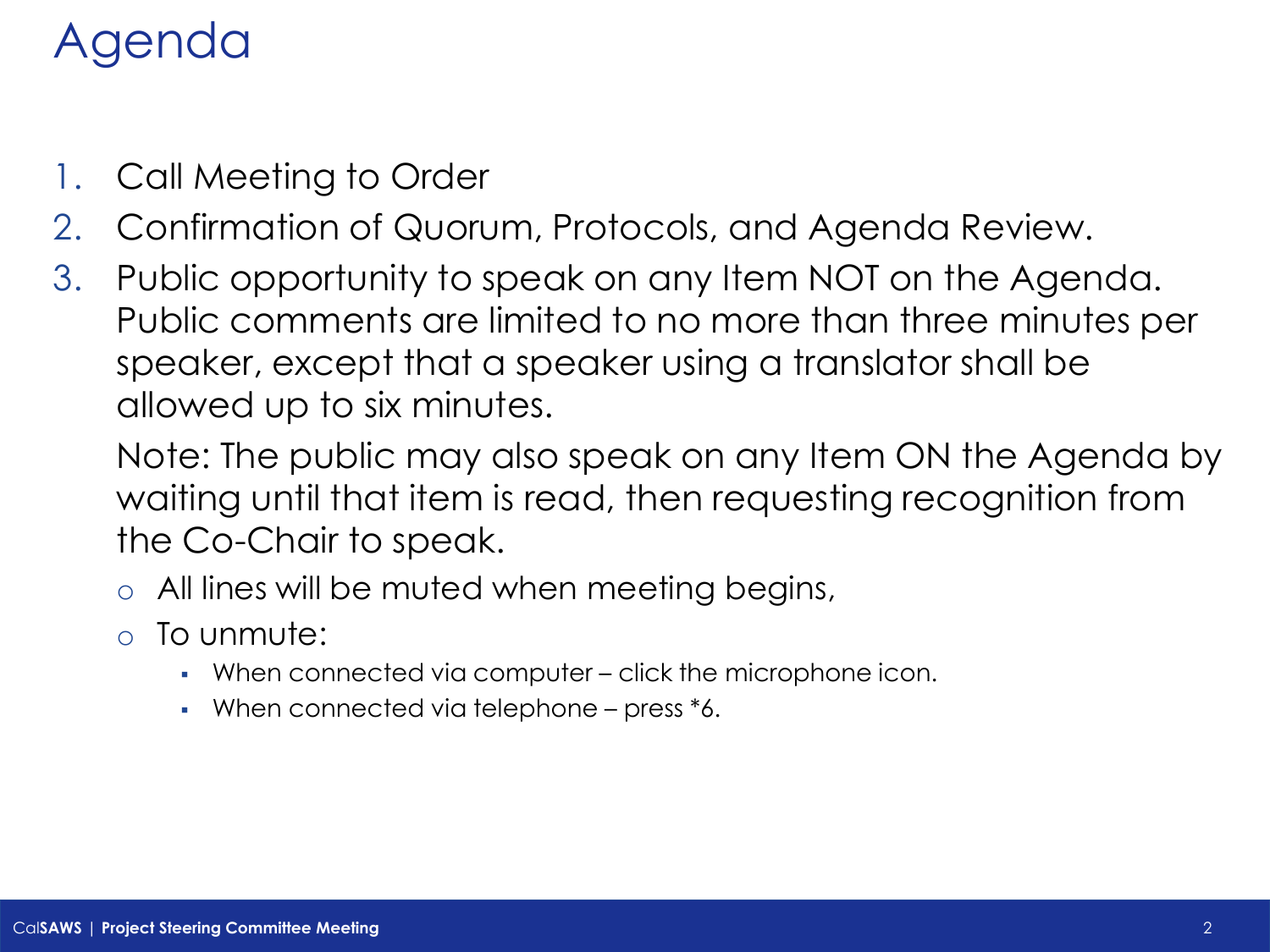# Action Items

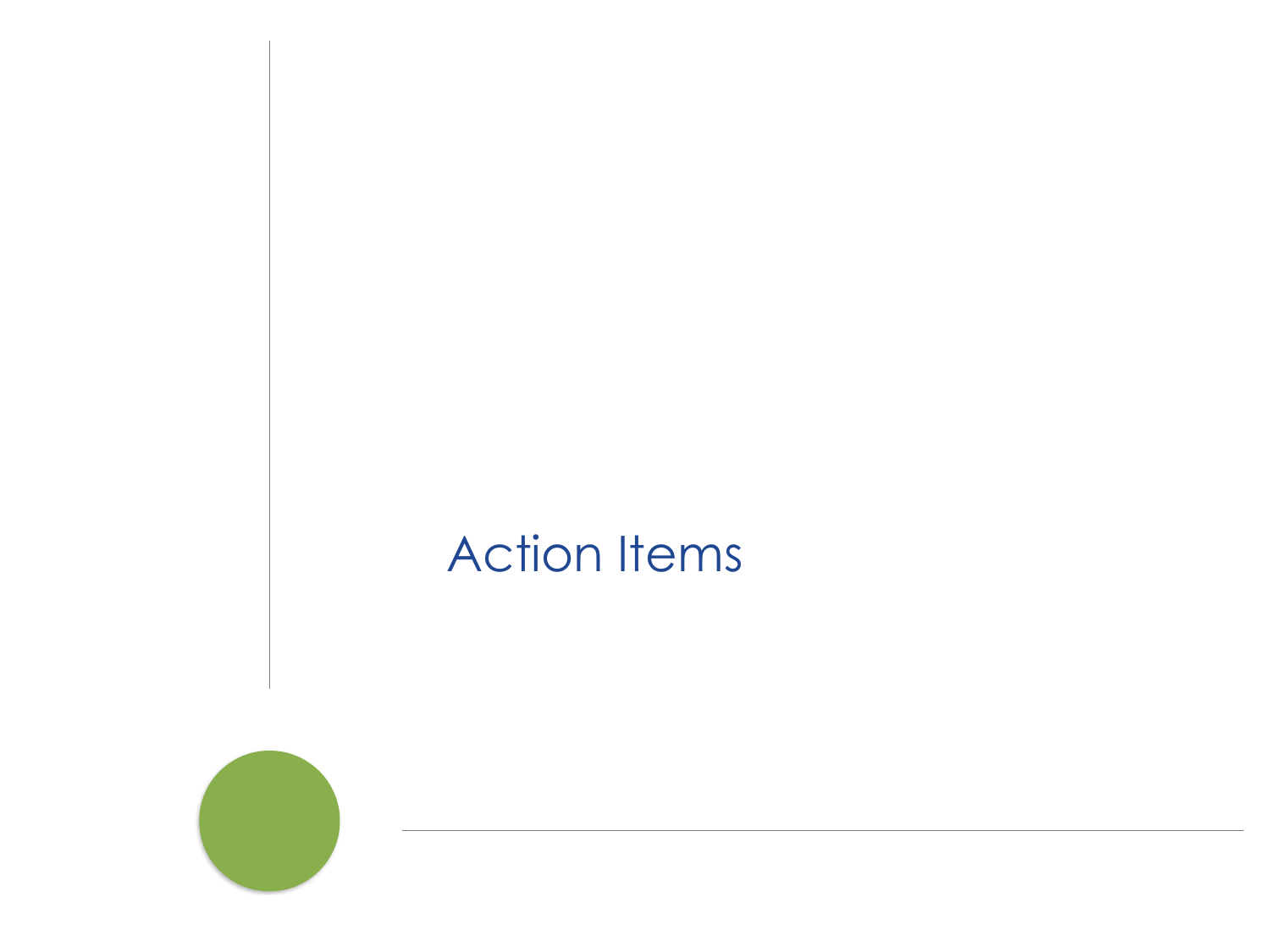### Action Items

- 4. Pursuant to the JPA Bylaws Article VIII, Paragraph A., the Project Steering Committee shall be co-chaired. The Co-Chairs shall be elected from among the Project Steering Committee members annually.
	- a. Seek nominations and creation of slate for Project Steering Committee Co-Chairs for the period of July 1, 2020 through June 30, 2021.
	- b. Proceed to elect the Co-Chairs for the period of July 1, 2020 through June 30, 2021.